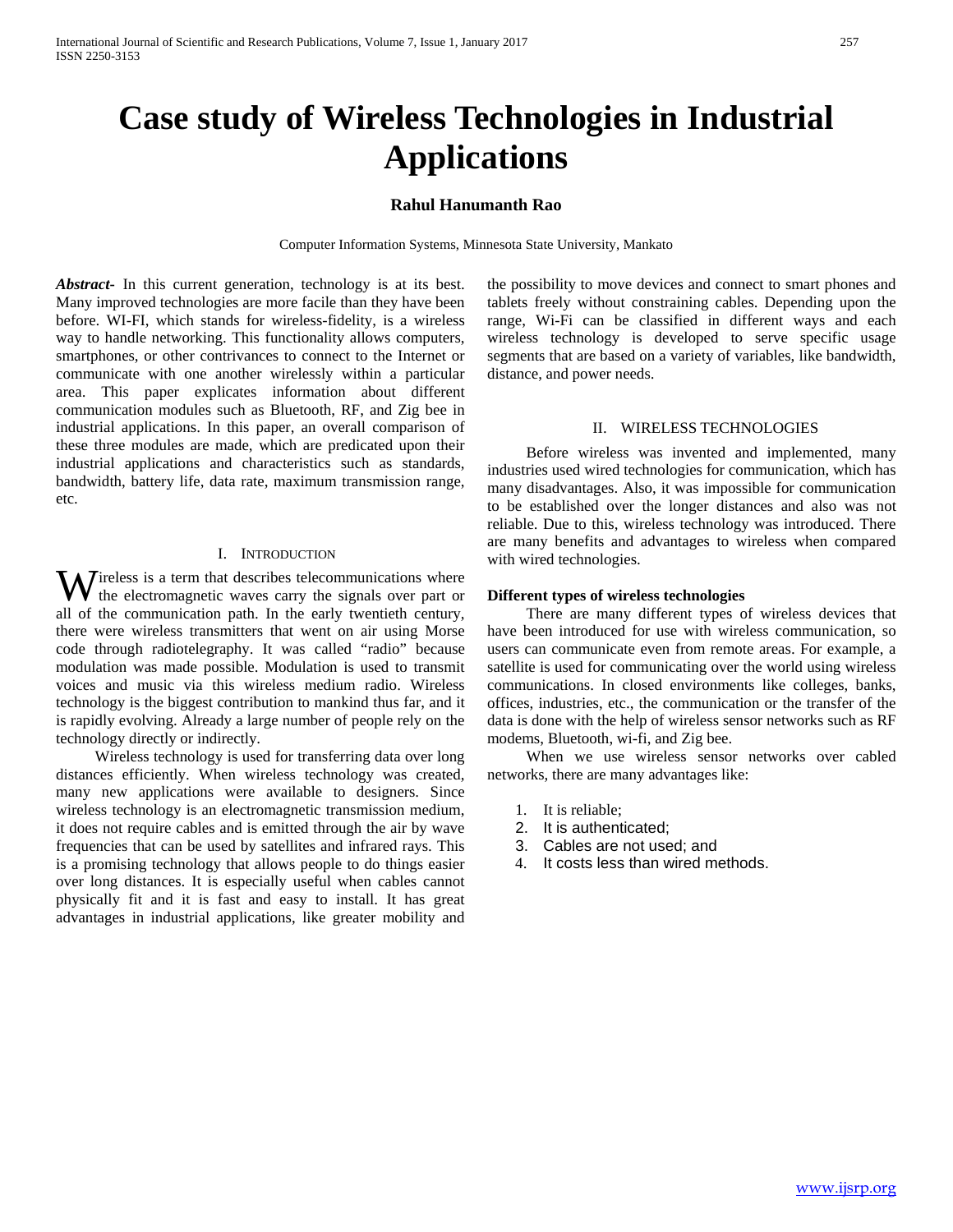

#### **FIGURE 1:Types of Wireless Technologies**

#### III. RF MODULE

 The RF module is used to operate the radio frequency and usually the frequency range varies between 30 KHz AND 300 GHz. The RF module is much better than the IR infrared in transmission because the signals through RF can travel through larger distances, which useful for long-range applications. Also, IR doesn't travel through obstructions, but RF signals can travel even when there is no obstruction between transmitter and receiver.



**Figure 1 RF MODULE**

# **Advantages of RF**

 RF is used for radio and television transmissions and also for cellular mobile phone service.

 It is also useful in many medical applications, including MRIs, which are used for taking images of the human body and in diathermy instruments for surgery.

It is used for object detection by radar technology.

 It is used for satellite communication and microwave line of sight communication systems.

#### **Disadvantages of RF**

 If the radiation is uncontrolled, then it will have serious impacts, which affects children, older patients with pacemakers, birds, and small insects. Additionally, lightning usually affects RF cellular towers and is prevalent in farmland areas near the RF towers. RF waves can be easily hacked by the intruder and all confidential data can be decoded.

# **RF MODULE IS INFLUENCED BY THE FOLLOWING FACTORS**

**Sensitivity of the receiver:**

 This describes the minimum level that a signal can demodulate before conveying it to the receiver. The amplified signal, which is sent by the transmitter, needs to be softened.

#### **Transmission power**

 This is the amount of frequency power that comes out of antenna of RF modules.

#### **Line of sight**

 It is the transmission antenna that can be seen by the receiving antenna in a straight line, which improves communication. Frequently, there will be obstacles such as walls and floors that will absorb the radio wave signal, and the effective operational distance will, in most practical instances, be less than specified.

#### **BLUETOOTH**

 Bluetooth was initially developed in 1994 by a Swedish mobile phone maker, Ericsson, to let laptop/computers make calls over a mobile phone. Since then, many different companies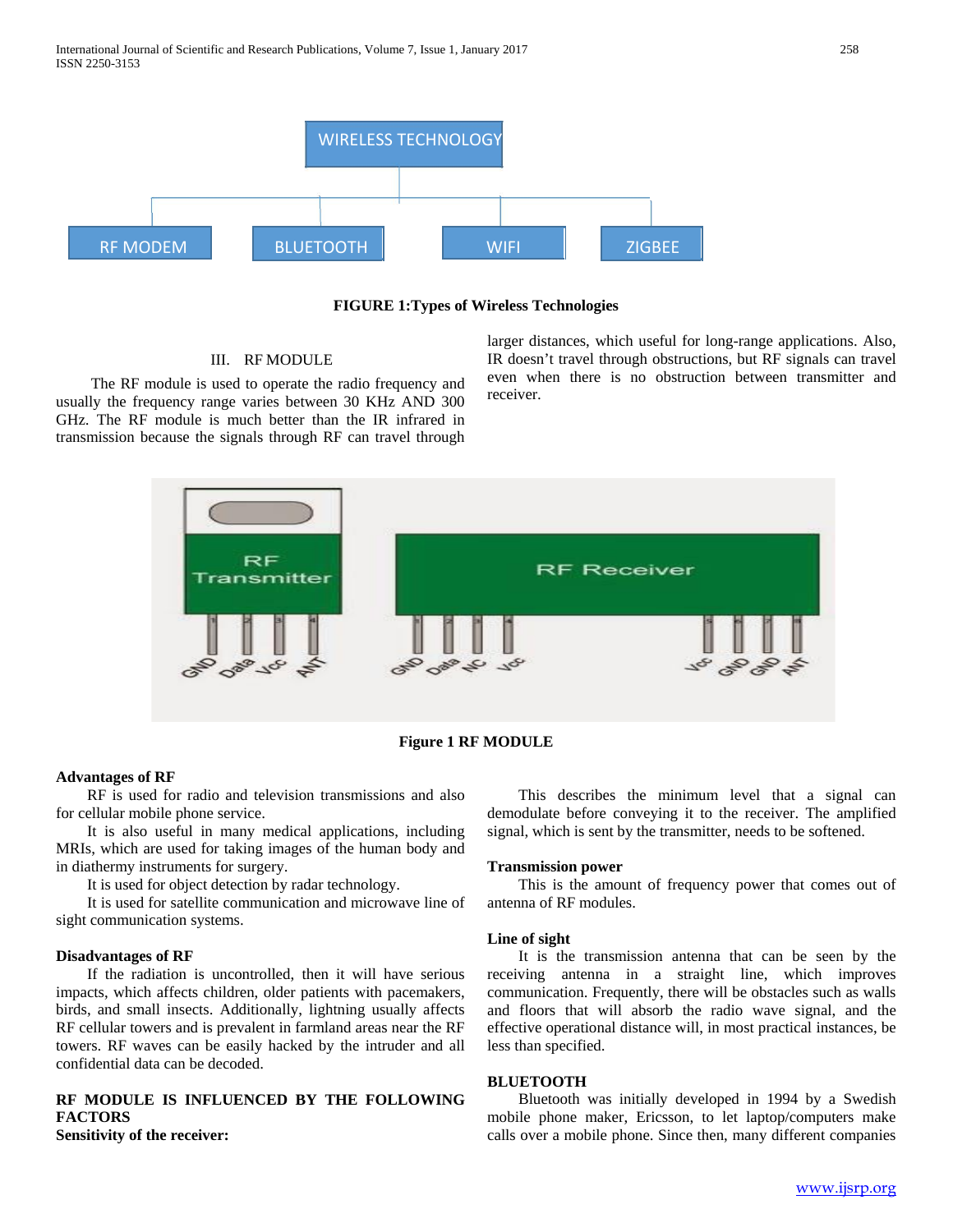have planned to make Bluetooth the low power short-range wireless standard for a wide range of devices. Bluetooth is a short-range technology used for Wireless Personal Area Networks (WPAN) and supports ad-hoc networks. The main aim of Bluetooth is to provide universal short-range wireless capability. With a 2.4 GHz band, two Bluetooth devices can share up to 720 Kbps within 10m of each other. It is also used to support a wide range of applications that are open-ended, including data, audio, graphics, video, etc. Authentication is also possible with this technology by sending the acknowledgement from the receiver to the transmitter before making a connection between devices. There is a limitation, however, where only eight devices can communicate on a single network. Bluetooth was designed to be as secure as a wire with up to 128-bit public/private key authentication.

# **Bluetooth network topology**



**Figure 2 Bluetooth connection**

 $-35 -$ 

#### **Advantages of Bluetooth:**

 Bluetooth is easy to connect for sharing data files with other devices.

 It uses low power signals, which is an advantage of consuming less battery than other devices.

 It has the ability to connect 7 Bluetooth devices at a range of 30 feet, forming a piconet.

#### **Disadvantages of Bluetooth:**

 The data rate of Bluetooth is 1MBPS, which is slower when compared with infrared.

 It is easy to intercept and is vulnerable to attacks because of the high range and radio frequency.

 No inbuilt line of sight for security, so it can be more easily hacked than infrared.

#### **WI-FI**

 WIFI is a short for wireless fidelity, which is a way for wireless devices to communicate. It is also a WI-FI alliance name for wireless standard or a protocol that is used for wireless communication. WIFI devices are certified interoperable, which can run on the medium range networking standard 802.11, which runs at speeds roughly comparable to those of wired networks. It also runs on "free" portions of the radio spectrum, meaning that, unlike cell telephone communications, no license is required to broadcast using 802.11.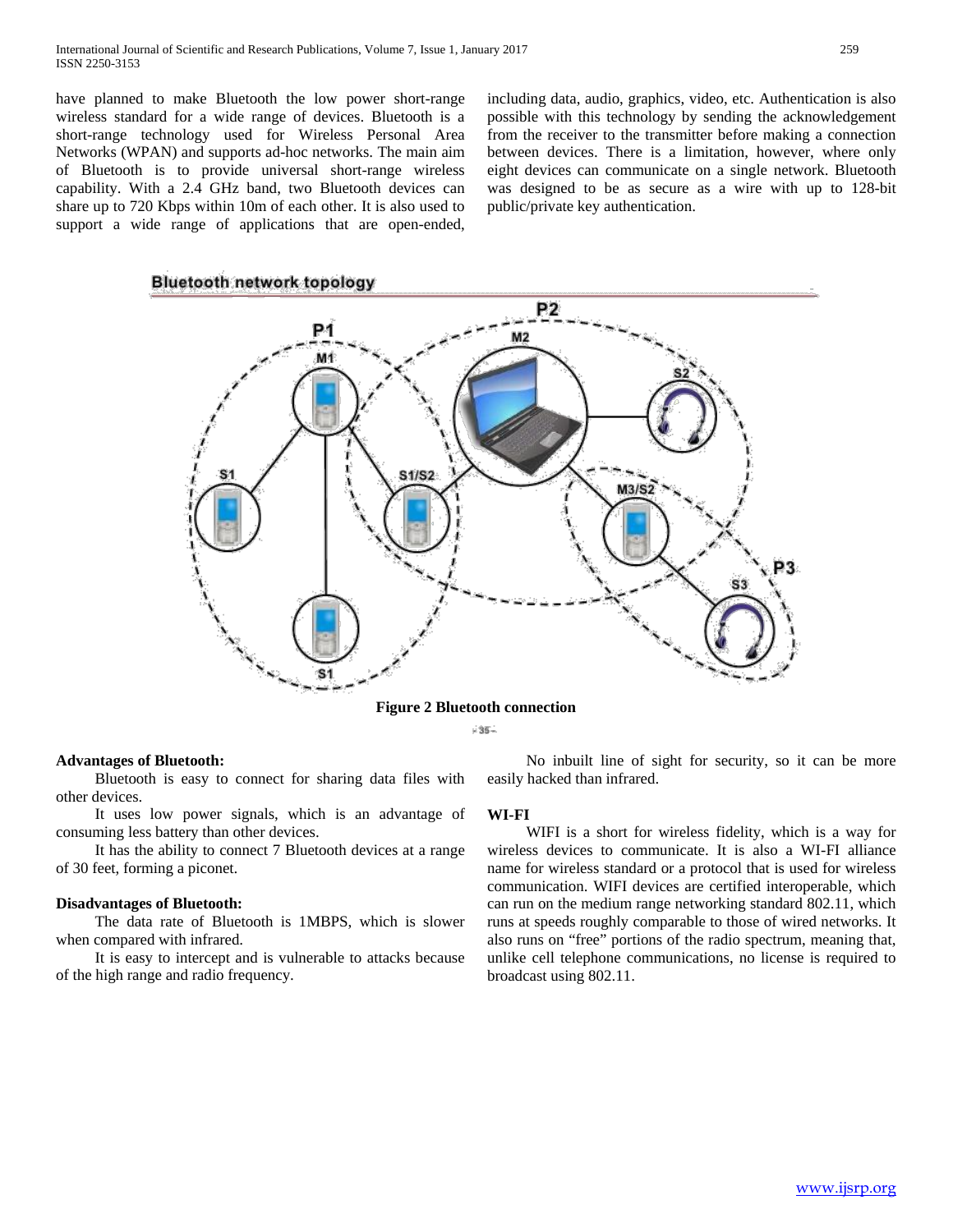International Journal of Scientific and Research Publications, Volume 7, Issue 1, January 2017 260 ISSN 2250-3153



#### **Figure 3 Wireless Network**

 To allow high speed data transfer over short distances, the wireless technology uses waves. There is a problem called multipath interference, which is due to reflection of signals from walls, signals from walls and other obstacles. WIFI provides internet access for many modern devices like laptops, mobiles, tablets, and computers with authentication and increases the devices on a single WIFI connection. The signal strength will be reduced and the connection may get lost, however. Millions of users use WIFI to connect to the internet and private networks without wires.

#### **Advantages of WIFI**

- 1. No wires are needed for establishing an internet connection.
- 2. Users can access the internet anywhere, anytime and can freely move anywhere within the range of WIFI and can use internet in the surrounding area.
- 3. Multiple devices can be used to access internet at a time.
- 4. Cheaper than the wired connections.

## **Disadvantages of WIFI**

1. Wireless connections speed can be sometimes slow when compared to wired connections.

- 2. When the weather conditions are bad, it slows down the internet speed due to the lack of proper WIFI signals i.e., frequency.
- 3. Setting up a wireless connection is not cheap, especially in a large facility because companies need many routers and access points to set up the internet connection.
- 4. Security is one of the major issues in WIFI because when wireless routers and access points grant a direct connection to a company, they can also do the same for an outsider with the right tools.

 It can generate radiation, which is very harmful to human health.

#### IV. ZIGBEE

 Zigbee is the wireless technology developed to address the needs of low-cost, low-power wireless Machine to Machine (M2M) networks and operates on the IEEE 802.15.4 physical radio specification. The frequency bands on which zigbee operates are 868MHz, 915MHz, and 2.4GHz and the maximum data rate is 250k bits per second. One of the major advantages of using zigbee is that these devices are capable of operating for several years before their batteries need to be replaced.



*Figure 4 Zigbee Network*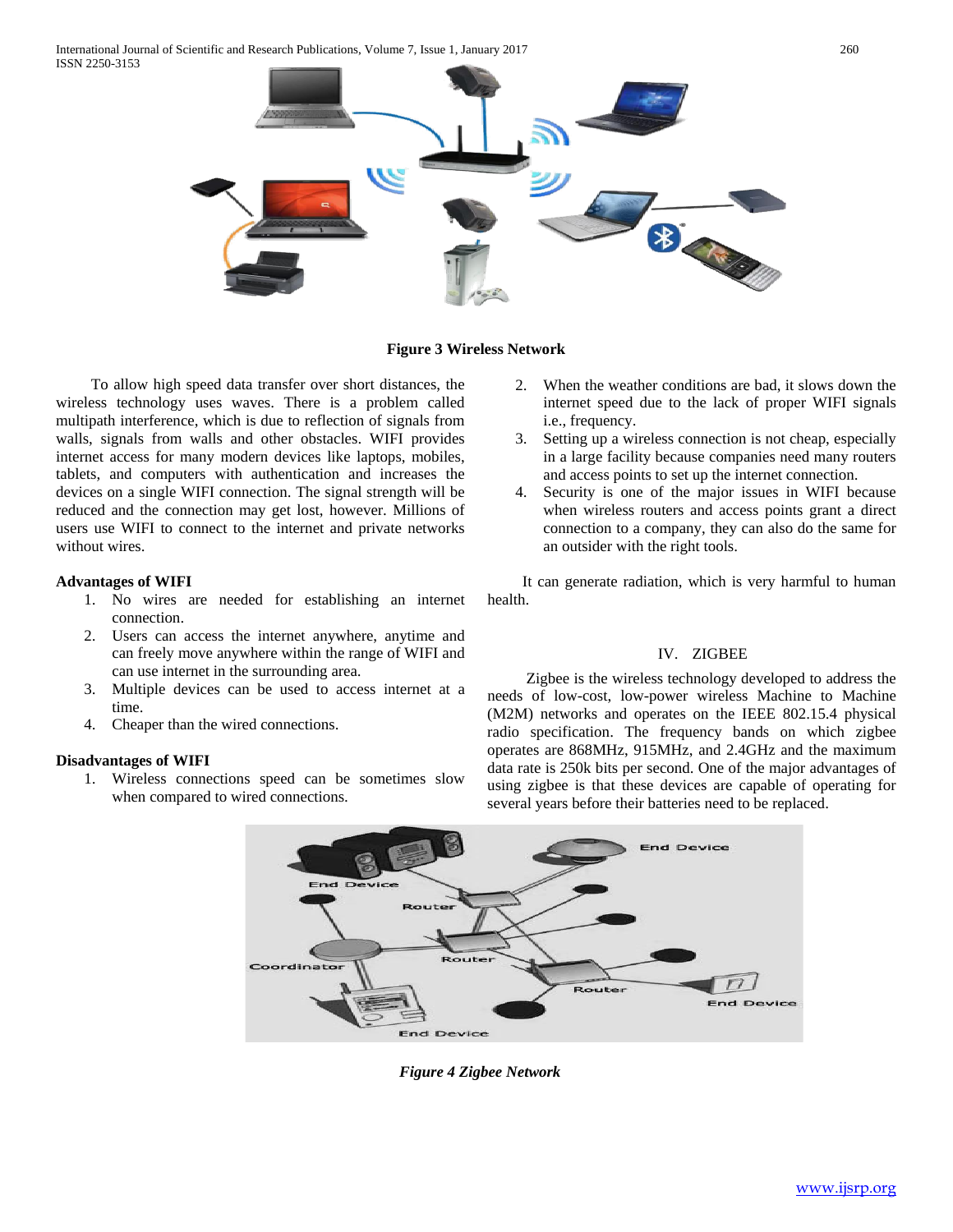# **TABLE 1:COMPARISON OF KEY FEATURES OF COMPLEMENTARY PROTOCOLS**

| <b>FEATURES</b> | <b>IEEE 802.11B</b> | <b>BLUETOOTH</b> | <b>ZIGBEE</b> |
|-----------------|---------------------|------------------|---------------|
| Power profile   | hours               | days             | years         |
| Complexity      | Very complex        | complex          | simple        |
| Range           | 100m                | 10 <sub>m</sub>  | 70m-300m      |
| Data Rate       | 11Mbps              | 1Mbps            | 250Kbps       |

# **TABLE 2:BLUETOOTH VS WIFI**

| <b>FEATURES</b>              | <b>BLUETOOTH</b>                                                         | WIFI                                                                                               |
|------------------------------|--------------------------------------------------------------------------|----------------------------------------------------------------------------------------------------|
| Bandwidth                    | 800Kbps                                                                  | 11Mbps                                                                                             |
| <b>Hardware Requirements</b> | Requires Bluetooth adapter on all<br>devices that connect to each other. | Requires wireless adaptors on all<br>devices of the network, a wireless<br>router or Access points |
| Cost                         | Low                                                                      | High                                                                                               |
| Power Consumption            | Low                                                                      | High                                                                                               |
| Secuirty                     | Less secure                                                              | More secure                                                                                        |
| Range                        | 10m                                                                      | 100m                                                                                               |
| Primary devices              | Includes usb mouse, mobile phones,<br>keyboards etc                      | Includes computers, desktops and<br>servers.                                                       |

## **TABLE 3:ZIGBEE VS BLUETOOTH**

| <b>FEATURES</b>     | ZIGBEE                       | BLUETOOTH               |
|---------------------|------------------------------|-------------------------|
| Networking Topology | Ad-hoc, star or mesh.        | Small networks , Ad hoc |
| Frequency           | 2.4GHz                       | 2.4GHz                  |
| Nodes per network   | 255/65k+                     |                         |
| Key attributes      | Low power, cost and reliable | Cost convenience        |
| Application focus   | Monitoring and control       | Cable replacement       |

# V. CONCLUSION

 Zigbee is better for industrial automation applications, as it provides a self-healing network, is easy to install, and has a lowcost deployment. The battery life of zigbee is also much better than Wi-Fi, and needs to be strongly considered if endpoints will run on batteries. There are different zigbee products developed that will function and survive in industrial settings, like high RF noise floors, temperatures, etc.

#### **REFERENCES**

[1] Wireless communicationshttp://www.engineersgarage.com/articles/wireless\_communication.

- [2] Different Types of wireless technologies-https://www.efxkits.us/differenttypes-of-wireless-communication-technologies.
- [3] RF-MODULE-http://www.engineersgarage.com/electronic-components/rfmodule-transmitter-receiver
- [4] Factors affecting the RF -http://info.avalanwireless.com/blog/factorsinfluencing-rf-module-communication.
- [5] Jacob Hatcher- "Hacking For Beginners and Basic Security: How To Hack".
- [6] Harold Davis-"WIFI-Absolute Beginner's Guide to Wi-Fi Wireless Networking".
- [7] Shahin Farahani-"Zigbee-ZigBee Wireless Networks and Transceivers".